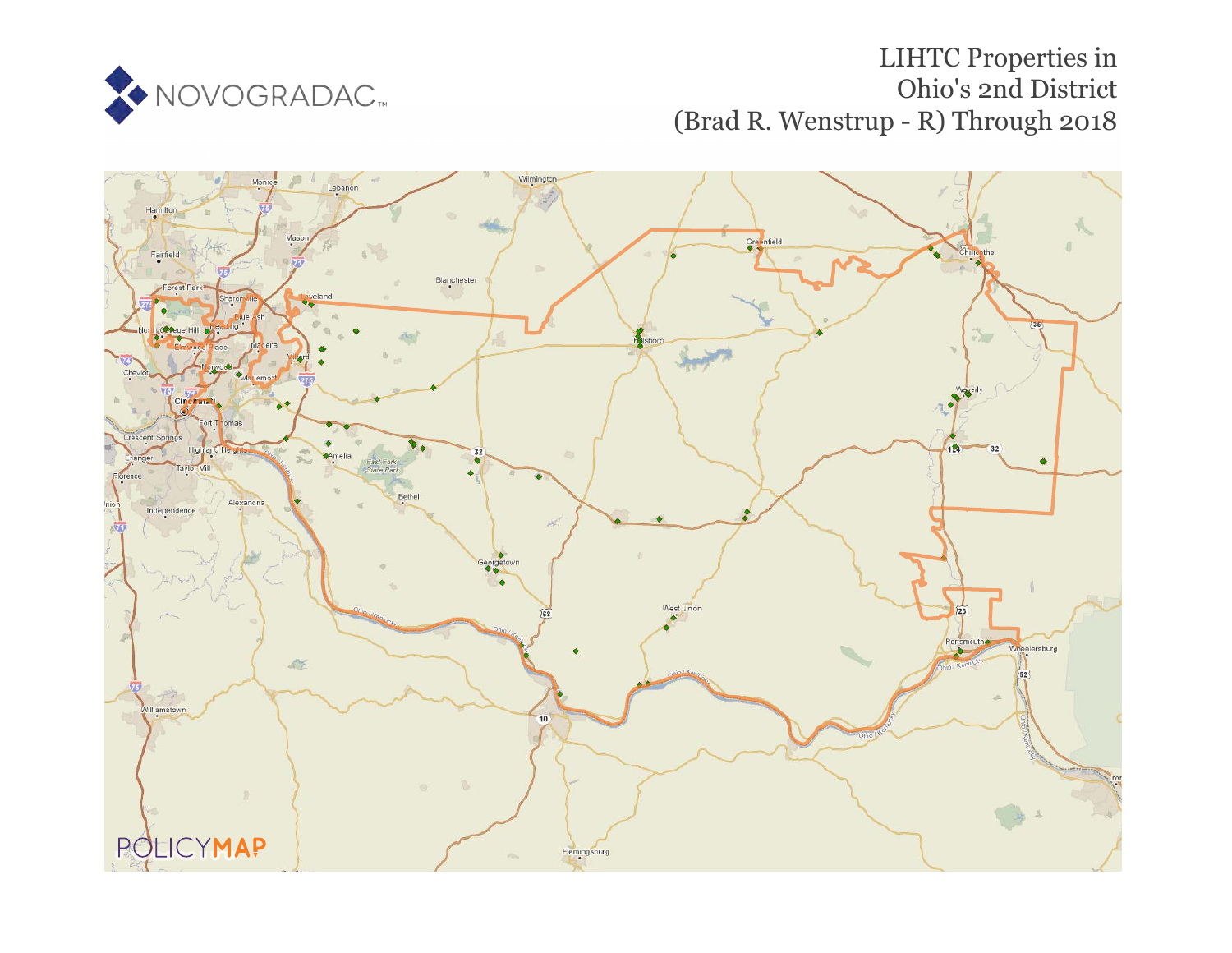| <b>Project Name</b>                      | <b>Address</b>                         | City              | <b>State</b> | <b>Zip Code</b> | <b>Nonprofit</b><br><b>Sponsor</b> | <b>Allocation</b><br>Year | <b>Annual</b><br><b>Allocated</b><br><b>Amount</b> | <b>Year PIS</b> | <b>Construction Type</b> | <b>Total</b><br><b>Units</b> | Low<br><b>Income</b><br><b>Units</b> | <b>Rent or</b><br><b>Income</b><br><b>Ceiling</b> | <b>Credit %</b>                             | <b>Tax-Exempt</b><br><b>Bond</b> | HUD Multi-Family<br>Financing/<br><b>Rental Assistance</b> |
|------------------------------------------|----------------------------------------|-------------------|--------------|-----------------|------------------------------------|---------------------------|----------------------------------------------------|-----------------|--------------------------|------------------------------|--------------------------------------|---------------------------------------------------|---------------------------------------------|----------------------------------|------------------------------------------------------------|
| <b>SWP HOMES</b>                         | 1520 DORSEY RD WINCHESTER              |                   | OH           | 45697           | Yes                                | 2001                      | \$168,993                                          | 2000            | <b>New Construction</b>  | 20                           | 20                                   | 60% AMGI                                          | $70$ % present $\,$ No value                |                                  |                                                            |
| <b>HIGHLAND HEIGHTS</b><br>APTS          | 271 HARRY<br><b>SAUNER RD</b>          | HILLSBORO         | OH           | 45133           | Yes                                | 2002                      | \$219,649                                          | 2001            | <b>New Construction</b>  | 48                           | 48                                   | 60% AMGI                                          | $70\,\%$ present $\,$ No value              |                                  |                                                            |
| MALLARD GLEN APTS 27 LORI LN             |                                        | <b>AMELIA</b>     | OH           | 45102           | Yes                                | 2002                      | \$270,256                                          | 2001            | <b>New Construction</b>  | 96                           | 73                                   | 60% AMGI                                          | $70$ % present $_{\rm{No}}$                 |                                  |                                                            |
| <b>OAKWOOD APTS</b>                      | $2116$ OAKBROOK $\quad$ MILFORD<br>PL  |                   | OH           | 45150           | $\mathbf{No}$                      | 2001                      | \$0                                                | 2001            | Acquisition and Rehab 65 |                              | 65                                   | 60% AMGI                                          | $30\,\%$ present $\,$ Yes value             |                                  |                                                            |
| PEBBLE BROOKE APTS                       | 1279 PEBBLE<br>BROOKE TRAIL            | <b>MILFORD</b>    | OH           | 45150           | No                                 | 1999                      | \$666,820                                          | 2001            | <b>New Construction</b>  | 252                          | 260                                  |                                                   | Not<br>Indicated                            |                                  |                                                            |
| STONEBRIDGE                              | 1288 PEBBLE<br>BROOKE TRAIL            | <b>MILFORD</b>    | OH           | 45150           |                                    | 2002                      | \$0                                                | 2001            | <b>New Construction</b>  | 260                          | 260                                  |                                                   | Not<br>Indicated                            | Yes                              |                                                            |
| ANDERSON BUILDING                        | 301<br>CHILLICOTHE PORTSMOUTH<br>ST    |                   | OH           | 45662           | Yes                                | 2003                      | \$347,867                                          | 2002            | Acquisition and Rehab 40 |                              | ${\bf 36}$                           | 60% AMGI                                          | $70\,\%$ present $\,$ No value              |                                  |                                                            |
| <b>BURNEY VIEW APTS</b>                  | 10785<br>SPRUCEHILL DR CINCINNATI      |                   | OH           | 45240           | No                                 | 2003                      | \$85,632                                           | 2003            | Acquisition and Rehab 51 |                              | 51                                   | 60% AMGI                                          | $30$ % present $\,$ $\rm Yes$<br>value      |                                  |                                                            |
| <b>FOREST GLADE APTS</b>                 | 9001 AIRPORT<br>RD                     | <b>GEORGETOWN</b> | OH           | 45121           | $\mathbf{N}\mathbf{o}$             | 2004                      | \$67,898                                           | 2003            | Acquisition and Rehab 60 |                              | 60                                   |                                                   | $30\,\%$ present $\,$ Yes value             |                                  |                                                            |
| <b>HILLSBORO PANTS</b><br><b>FACTORY</b> | 135 N W ST                             | <b>HILLSBORO</b>  | OH           | 45133           | Yes                                | 2004                      | \$214,128                                          | 2003            | Acquisition and Rehab 23 |                              | 23                                   | 60% AMGI                                          | <b>Both 30%</b><br>and 70%<br>present value | No                               |                                                            |
| PINEHURST                                | 246 PINEHURST WAVERLY<br><b>BLVD</b>   |                   | OH           | 45690           | No                                 | 2004                      | \$82,379                                           | 2003            | Acquisition and Rehab 56 |                              | 56                                   | 60% AMGI                                          | $30\,\%$ present $\,$ Yes value             |                                  |                                                            |
| RIVERVIEW PLACE                          | $101\,\mathrm{GOVERNOR}$<br>${\rm ST}$ | <b>RIPLEY</b>     | OH           | 45167           | Yes                                | 2004                      | \$99,349                                           | 2003            | Acquisition and Rehab 33 |                              | 33                                   | 60% AMGI                                          | <b>Both 30%</b><br>and 70%<br>present value | No                               |                                                            |
| VICTORIA PLACE                           | 211 ST<br><b>ANTHONYS LN</b>           | <b>WAVERLY</b>    | OH           | 45690           | Yes                                | 2004                      | \$118,179                                          | 2003            | Acquisition and Rehab 30 |                              | 30                                   | 60% AMGI                                          | <b>Both 30%</b><br>and 70%<br>present value | No                               |                                                            |

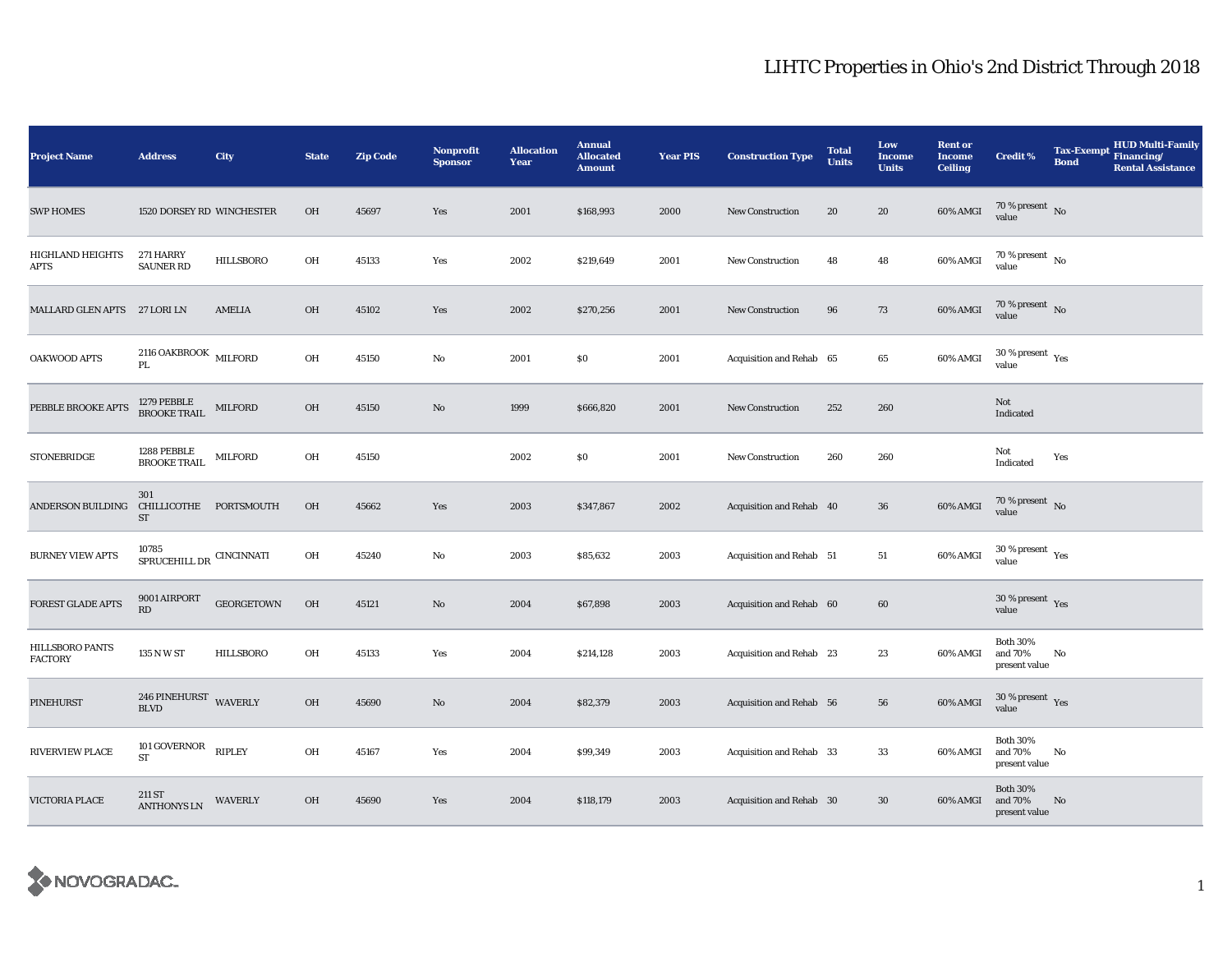| <b>Project Name</b>                                   | <b>Address</b>                             | <b>City</b>                  | <b>State</b> | <b>Zip Code</b> | <b>Nonprofit</b><br><b>Sponsor</b> | <b>Allocation</b><br>Year | <b>Annual</b><br><b>Allocated</b><br><b>Amount</b> | <b>Year PIS</b> | <b>Construction Type</b>              | <b>Total</b><br><b>Units</b> | Low<br><b>Income</b><br><b>Units</b> | <b>Rent or</b><br><b>Income</b><br><b>Ceiling</b> | <b>Credit %</b>                             | <b>Tax-Exempt</b><br><b>Bond</b> | <b>HUD Multi-Family</b><br>Financing/<br><b>Rental Assistance</b> |
|-------------------------------------------------------|--------------------------------------------|------------------------------|--------------|-----------------|------------------------------------|---------------------------|----------------------------------------------------|-----------------|---------------------------------------|------------------------------|--------------------------------------|---------------------------------------------------|---------------------------------------------|----------------------------------|-------------------------------------------------------------------|
| HYDE PARK WEST APTS 1 HYDE PARK DR MT ORAB            |                                            |                              | OH           |                 | No                                 | 2005                      | \$38,709                                           | 2004            | Acquisition and Rehab 48              |                              | 48                                   |                                                   | $30\,\%$ present $\,$ $\rm Yes$<br>value    |                                  |                                                                   |
| <b>HURTH APTS</b>                                     | 222<br>CHILLICOTHE PORTSMOUTH<br><b>ST</b> |                              | OH           | 45662           | Yes                                | 2005                      | \$241,917                                          | 2004            | Acquisition and Rehab 39              |                              | 39                                   | 60% AMGI                                          | <b>Both 30%</b><br>and 70%<br>present value |                                  |                                                                   |
| SCIOTO WOODS APTS II                                  | 2097 WESTERN<br>AVE                        | CHILLICOTHE                  | OH           | 45601           | Yes                                | 2005                      | \$359,761                                          | 2004            | <b>New Construction</b>               | 84                           | 72                                   | 60% AMGI                                          | <b>Both 30%</b><br>and 70%<br>present value | No                               |                                                                   |
| BEVERLY SENIOR APTS                                   | 401 BEVERLY<br><b>AVE</b>                  | <b>WAVERLY</b>               | OH           | 45690           | Yes                                | 2007                      | \$239,430                                          | 2006            | <b>New Construction</b>               | 32                           | $32\,$                               | 60% AMGI                                          | <b>Both 30%</b><br>and 70%<br>present value |                                  |                                                                   |
| FOX RUN CROSSING                                      | 206 BEAVER<br><b>CREEK RD</b>              | <b>PIKETON</b>               | OH           |                 | Yes                                | 2007                      | \$463,000                                          | 2006            | New Construction                      | 50                           | 50                                   | 60% AMGI                                          | <b>Both 30%</b><br>and 70%<br>present value |                                  |                                                                   |
| <b>RIVERVIEW BLUFFS</b>                               | 112 RIVER<br><b>VALLEY BLVD</b>            | NEW RICHMOND OH              |              | 45157           | Yes                                | 2007                      | \$0                                                | 2006            | <b>New Construction</b>               | 40                           | 36                                   | 60% AMGI                                          | <b>Both 30%</b><br>and 70%<br>present value |                                  |                                                                   |
| <b>SYCAMORE GLEN</b>                                  | 1134 SYCAMORE GREENFIELD<br>CIR            |                              | OH           | 45123           | Yes                                | 2007                      | \$213,264                                          | 2006            | New Construction                      | 36                           | 28                                   | 60% AMGI                                          | <b>Both 30%</b><br>and 70%<br>present value | No                               |                                                                   |
| <b>BRISTOL COURT APTS</b>                             | <b>600 E FIFTH ST WAVERLY</b>              |                              | OH           | 45690           | Yes                                | 2008                      | \$0                                                | 2007            | Both New Construction 82<br>and $A/R$ |                              | 62                                   | 60% AMGI                                          | <b>Both 30%</b><br>and 70%<br>present value |                                  |                                                                   |
| <b>CLERMONT VILLA</b>                                 | 371 E MAIN ST                              | OWENSVILLE                   | OH           | 45160           |                                    | 2008                      | \$0                                                | 2007            | Acquisition and Rehab 46              |                              | 45                                   | 60% AMGI                                          | <b>Both 30%</b><br>and 70%<br>present value |                                  |                                                                   |
| <b>HARMONY SENIOR</b><br>VILLAGE                      |                                            | 175 N EIGHTH ST WILLIAMSBURG | OH           | 45176           | No                                 | 2008                      | \$258,589                                          | 2007            | <b>New Construction</b>               | $30\,$                       | 30                                   | 60% AMGI                                          | <b>Both 30%</b><br>and 70%<br>present value | No                               |                                                                   |
| <b>MORRISON PLACE</b>                                 | 620 E STATE ST GEORGETOWN                  |                              | OH           | 45121           | Yes                                | 2008                      | \$258,996                                          | 2007            | <b>New Construction</b>               | 30                           | 30                                   | 60% AMGI                                          | <b>Both 30%</b><br>and 70%<br>present value | No                               |                                                                   |
| <b>WEBSTER</b><br><b>GREEN/WEBSTER</b><br><b>GLEN</b> | 671 SHAKER<br><b>RUN RD</b>                | <b>PEEBLES</b>               | OH           | 45660           | Yes                                | 2008                      | \$0                                                | 2007            | New Construction                      | 48                           | 48                                   | 60% AMGI                                          | <b>Both 30%</b><br>and 70%<br>present value |                                  |                                                                   |
| <b>BEECHWOOD VILLAS</b><br>APTS                       | 4700<br><b>BEECHWOOD</b><br>RD             | <b>CINCINNATI</b>            | OH           | 45244           |                                    | 2009                      | \$0                                                | 2008            | Acquisition and Rehab 184             |                              | 183                                  |                                                   | $30$ % present $\,$ $\rm Yes$<br>value      |                                  |                                                                   |

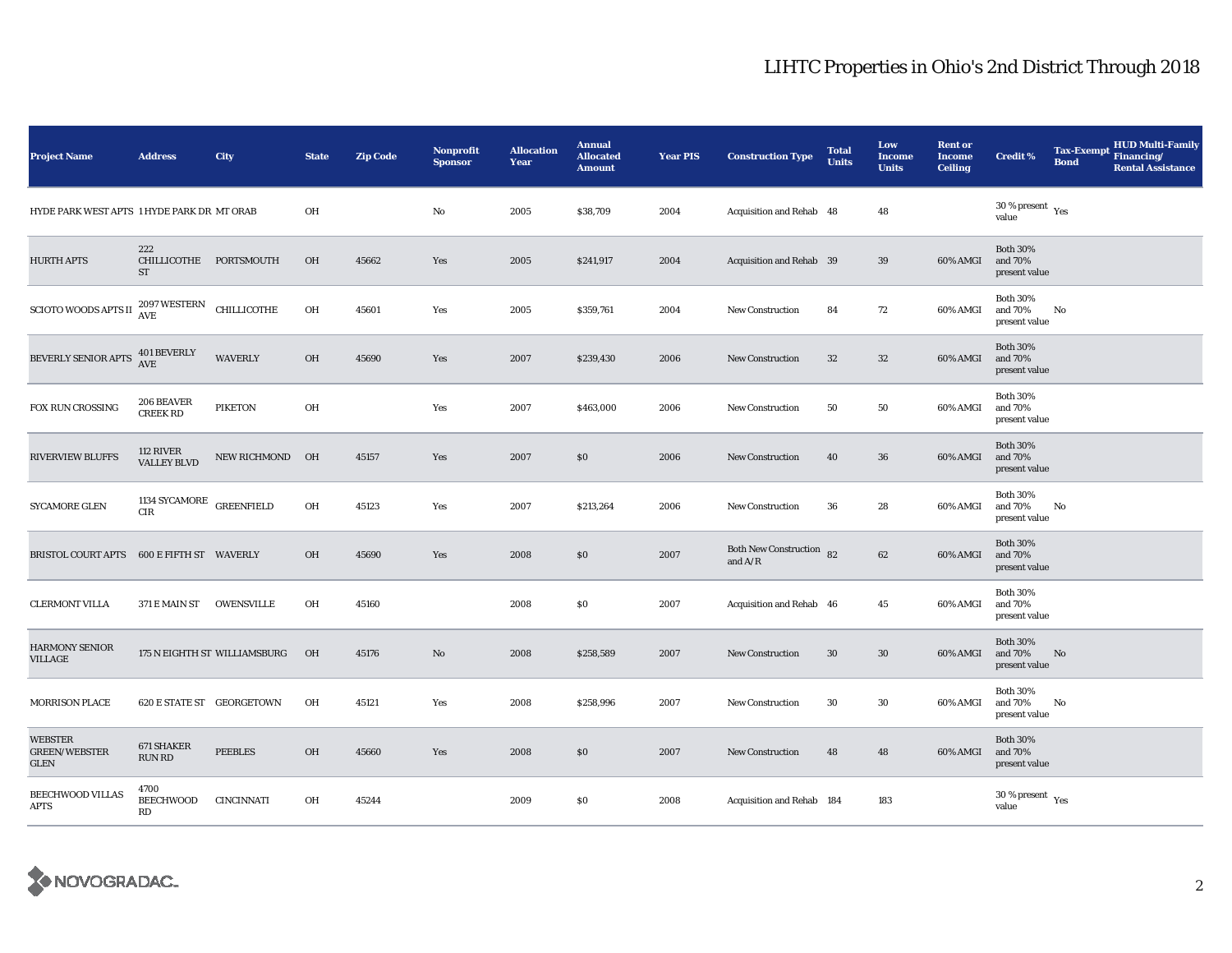| <b>Project Name</b>                    | <b>Address</b>                                   | City                       | <b>State</b> | <b>Zip Code</b> | Nonprofit<br><b>Sponsor</b> | <b>Allocation</b><br>Year | <b>Annual</b><br><b>Allocated</b><br><b>Amount</b> | <b>Year PIS</b> | <b>Construction Type</b>       | <b>Total</b><br><b>Units</b> | Low<br><b>Income</b><br><b>Units</b> | <b>Rent or</b><br><b>Income</b><br><b>Ceiling</b> | <b>Credit %</b>                             | <b>Tax-Exempt</b><br><b>Bond</b> | <b>HUD Multi-Family</b><br>Financing/<br><b>Rental Assistance</b> |
|----------------------------------------|--------------------------------------------------|----------------------------|--------------|-----------------|-----------------------------|---------------------------|----------------------------------------------------|-----------------|--------------------------------|------------------------------|--------------------------------------|---------------------------------------------------|---------------------------------------------|----------------------------------|-------------------------------------------------------------------|
| <b>MAC ARTHUR PARK</b><br><b>APTS</b>  | 665 PARK LN                                      | <b>LOVELAND</b>            | OH           | 45140           |                             | 2009                      | \$0                                                | 2008            | Acquisition and Rehab 85       |                              | 85                                   |                                                   | $30$ % present $\,$ $\rm Yes$<br>value      |                                  |                                                                   |
| <b>STABLEFORD</b><br>CROSSING          | 265 S W ST                                       | <b>WEST UNION</b>          | OH           | 45693           |                             | 2009                      | \$5,615                                            | 2008            | <b>New Construction</b>        | 18                           | 18                                   | 60% AMGI                                          | 30 % present<br>value                       |                                  |                                                                   |
| ARDMORE CROSSING                       | $2251\,\mathrm{ANDERSON}$ CHILLICOTHE STATION RD |                            | OH           | 45601           | Yes                         | 2010                      | \$49,988                                           | 2009            | New Construction               | 50                           | 50                                   | 60% AMGI                                          | <b>Both 30%</b><br>and 70%<br>present value |                                  |                                                                   |
| HILLSBORO SENIOR<br><b>APTS</b>        | 1201 N W ST                                      | <b>HILLSBORO</b>           | OH           | 45133           |                             | 2010                      | \$0                                                | 2009            | <b>New Construction</b>        | 42                           | 42                                   | 60% AMGI                                          | 70 % present<br>value                       |                                  |                                                                   |
| <b>CEDAR WOODS APTS</b><br>(HILLSBORO) | 220 CEDAR<br><b>WOODS DR</b>                     | <b>HILLSBORO</b>           | OH           | 45133           | Yes                         | 2011                      | \$0                                                | 2010            | Acquisition and Rehab 94       |                              | 94                                   | 60% AMGI                                          | <b>Both 30%</b><br>and 70%<br>present value |                                  |                                                                   |
| <b>BOSTON COMMONS</b>                  | 300 CTR ST                                       | <b>NEW BOSTON</b>          | OH           | 45662           |                             | 2012                      | \$0                                                | 2011            | Acquisition and Rehab 50       |                              | 50                                   |                                                   | $30\,\%$ present $\,$ $\rm Yes$<br>value    |                                  |                                                                   |
| RIVERBEND APTS II<br>(ABERDEEN)        | 1890 VISTA CIR ABERDEEN                          |                            | OH           | 45101           | No                          | 1991                      | \$58,426                                           | 1991            | <b>New Construction</b>        | 40                           | 40                                   |                                                   | 30 % present $\,$ No $\,$<br>value          |                                  |                                                                   |
| COMPTON<br><b>TOWNHOUSES</b>           | 8975 DALY RD                                     | <b>CINCINNATI</b>          | OH           | 45231           | No                          | 1991                      | \$209,818                                          | 1992            | <b>New Construction</b>        | 39                           | 39                                   |                                                   | 70 % present $\,$ No $\,$<br>value          |                                  |                                                                   |
| COUNTRY PLACE APTS<br>$\mathbf{I}$     | 41 SUNSET BLVD GEORGETOWN                        |                            | OH           | 45121           | No                          | 1991                      | \$33,440                                           | 1992            | <b>New Construction</b>        | 24                           | 24                                   |                                                   | 30 % present $\overline{N_0}$<br>value      |                                  |                                                                   |
| NORTH NORWOOD<br>REHAB PROJECT         | 5015 FOREST<br><b>AVE</b>                        | <b>NORWOOD</b>             | OH           | 45212           | No                          | 1992                      | \$0\$                                              | 1992            | Acquisition and Rehab 8        |                              | 8                                    |                                                   | Not<br>Indicated                            |                                  |                                                                   |
| <b>GLASS BUILDING</b>                  | 600W<br><b>WYOMING AVE</b>                       | <b>LOCKLAND</b>            | OH           | 45215           | No                          | 1991                      | \$7,743                                            | 1992            | Acquisition and Rehab 6        |                              | $\boldsymbol{6}$                     |                                                   | 70 % present $\,$ No $\,$<br>value          |                                  |                                                                   |
| <b>FINDLAY STREET</b><br><b>GROUP</b>  | 1206 WALLER ST PORTSMOUTH                        |                            | OH           | 45662           | Yes                         | 1991                      | \$0                                                | 1993            | <b>New Construction</b>        | 25                           | 25                                   |                                                   | $70$ % present $\,$ No $\,$<br>value        |                                  |                                                                   |
| WILLIAMSBURG<br><b>HOUSING</b>         |                                                  | 421 W MAIN ST WILLIAMSBURG | OH           | 45176           | No                          | 1993                      | \$2,795                                            | 1993            | <b>Acquisition and Rehab</b> 3 |                              | 3                                    |                                                   | <b>Both 30%</b><br>and 70%<br>present value | No                               |                                                                   |

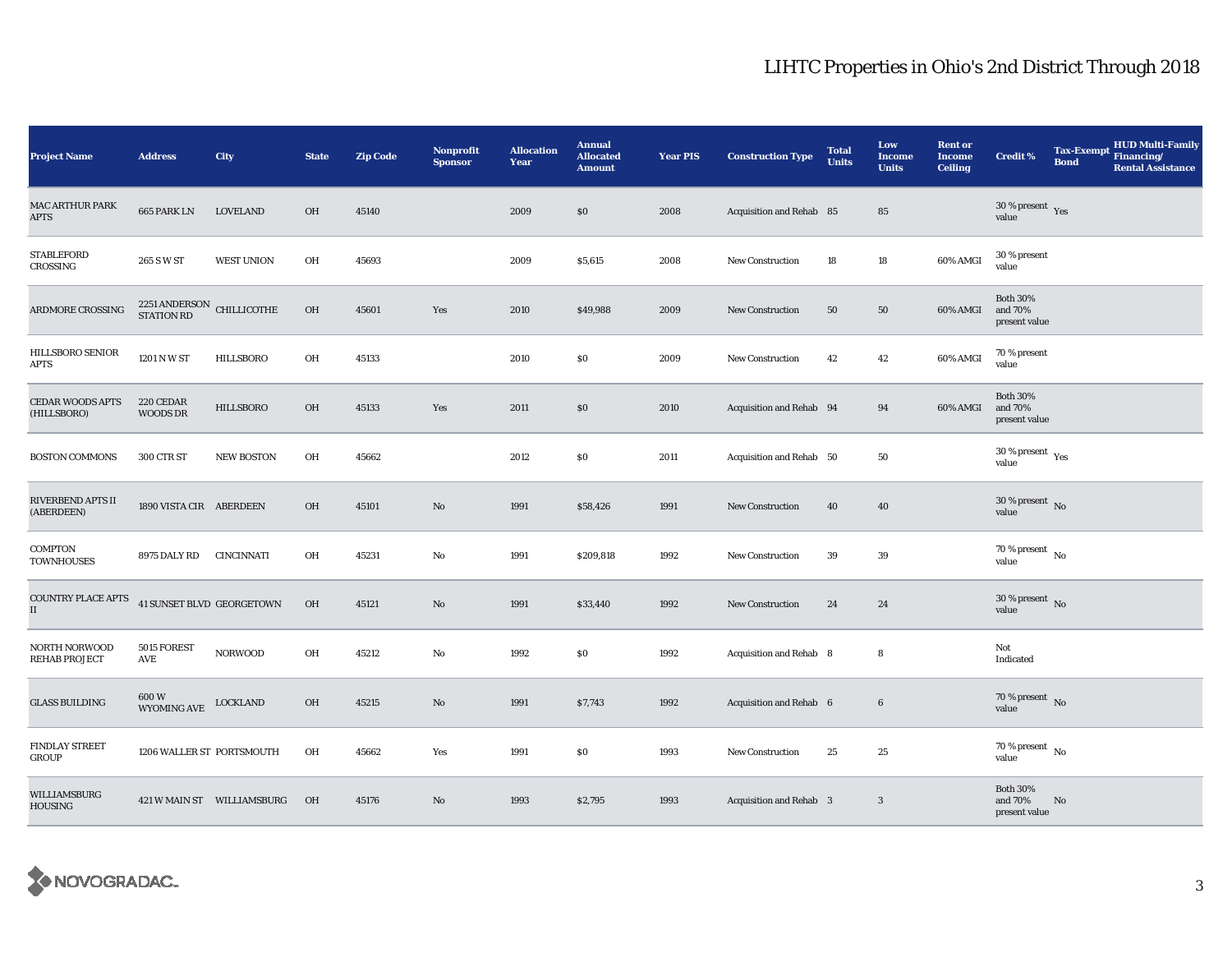| <b>Project Name</b>                          | <b>Address</b>                                | City              | <b>State</b> | <b>Zip Code</b> | <b>Nonprofit</b><br><b>Sponsor</b> | <b>Allocation</b><br>Year | <b>Annual</b><br><b>Allocated</b><br><b>Amount</b> | <b>Year PIS</b> | <b>Construction Type</b> | <b>Total</b><br><b>Units</b> | Low<br><b>Income</b><br><b>Units</b> | <b>Rent or</b><br><b>Income</b><br><b>Ceiling</b> | <b>Credit %</b>                                   | HUD Multi-Family<br>Tax-Exempt Financing/<br><b>Bond</b><br><b>Rental Assistance</b> |
|----------------------------------------------|-----------------------------------------------|-------------------|--------------|-----------------|------------------------------------|---------------------------|----------------------------------------------------|-----------------|--------------------------|------------------------------|--------------------------------------|---------------------------------------------------|---------------------------------------------------|--------------------------------------------------------------------------------------|
| <b>BAINBRIDGE MANOR</b><br>APTS              | 200 SHAWNEE<br>${\rm ST}$                     | BAINBRIDGE        | OH           | 45612           | No                                 | 1993                      | \$66,750                                           | 1994            | Not Indicated            | 48                           | 48                                   |                                                   | Not<br>Indicated                                  | No                                                                                   |
| <b>BEAVER MEADOWS</b><br><b>APTS</b>         | 7070 STATE RTE BEAVER<br>335                  |                   | OH           | 45613           | No                                 | 1993                      | \$33,000                                           | 1994            | Not Indicated            | 23                           | 23                                   |                                                   | Not<br>Indicated                                  | No                                                                                   |
| <b>COUNTRY LAKE APTS</b>                     | 200 COUNTRY<br>LAKE DR                        | <b>GOSHEN</b>     | OH           | 45122           | No                                 | 1993                      | \$545,903                                          | 1994            | Not Indicated            | 127                          | 127                                  |                                                   | Not<br>Indicated                                  | No                                                                                   |
| <b>EAGLE'S VIEW APTS</b>                     | 5501 KENNEDY<br>AVE                           | <b>CINCINNATI</b> | OH           | 45213           | No                                 | 1992                      | \$498,000                                          | 1994            | Not Indicated            | 100                          | 100                                  |                                                   | Not<br>Indicated                                  |                                                                                      |
| FAWN HAVEN VILLAGE 507 W SIXTH ST MANCHESTER |                                               |                   | OH           | 45144           | No                                 | 1993                      | \$38,000                                           | 1994            | New Construction         | 28                           | 28                                   |                                                   | Not<br>Indicated                                  |                                                                                      |
| FRIENDLY VIEW APTS                           | 298 EASTERN<br>AVE                            | <b>LEESBURG</b>   | OH           | 45135           | Yes                                | 1992                      | \$132,810                                          | 1994            | Not Indicated            | 36                           | 36                                   |                                                   | Not<br>$\label{thm:indicated} \textbf{Indicated}$ | No                                                                                   |
| <b>GALBRAITH POINTE</b>                      | 8211W<br><b>GALBRAITH</b><br><b>POINTE LN</b> | <b>CINCINNATI</b> | OH           | 45231           | $\mathbf{No}$                      | 1992                      | \$501,999                                          | 1994            | Not Indicated            | 108                          | 108                                  |                                                   | Not<br>Indicated                                  | $\mathbf{N}\mathbf{o}$                                                               |
| SHAWNEE MEADOWS                              | 6674 TRI CNTY<br>RD                           | <b>SEAMAN</b>     | OH           | 45679           | No                                 | 1992                      | \$34,320                                           | 1994            | Not Indicated            | 24                           | 24                                   |                                                   | Not<br>Indicated                                  | No                                                                                   |
| <b>CLOUGH COMMONS</b>                        | 111 SCHMITT DR WAVERLY                        |                   | OH           | 45690           | No                                 | 1994                      | \$63,504                                           | 1995            | <b>New Construction</b>  | 45                           | 45                                   |                                                   | $30$ % present $\,$ No $\,$<br>value              |                                                                                      |
| <b>HARBOUR COVE</b>                          | 520 ANCHOR DR CINCINNATI                      |                   | OH           | 45255           | No                                 | 1994                      | \$240,614                                          | 1995            | <b>New Construction</b>  | 66                           | 66                                   |                                                   | $70\,\%$ present $\,$ No value                    |                                                                                      |
| <b>KELLI APTS</b>                            | 77 MORGAN DR LUCASVILLE                       |                   | OH           | 45648           | No                                 | 1994                      | \$36,568                                           | 1995            | Acquisition and Rehab 32 |                              | $32\,$                               |                                                   | $30$ % present $\,$ No value                      |                                                                                      |
| <b>LEWISTON</b><br><b>TOWNHOMES</b>          | 2589 EASTERN CINCINNATI<br>AVE                |                   | OH           | 45202           | Yes                                | 1994                      | \$108,750                                          | 1995            | New Construction         | 11                           | 11                                   |                                                   | $70\,\%$ present $\,$ No value                    |                                                                                      |
| <b>COLLEGE PARK</b>                          | 2037 SECOND<br>AVE                            | <b>CINCINNATI</b> | OH           | 45224           | Yes                                | 1994                      | \$123,418                                          | 1996            | <b>New Construction</b>  | 14                           | 14                                   |                                                   | $70\,\%$ present $\,$ No value                    |                                                                                      |

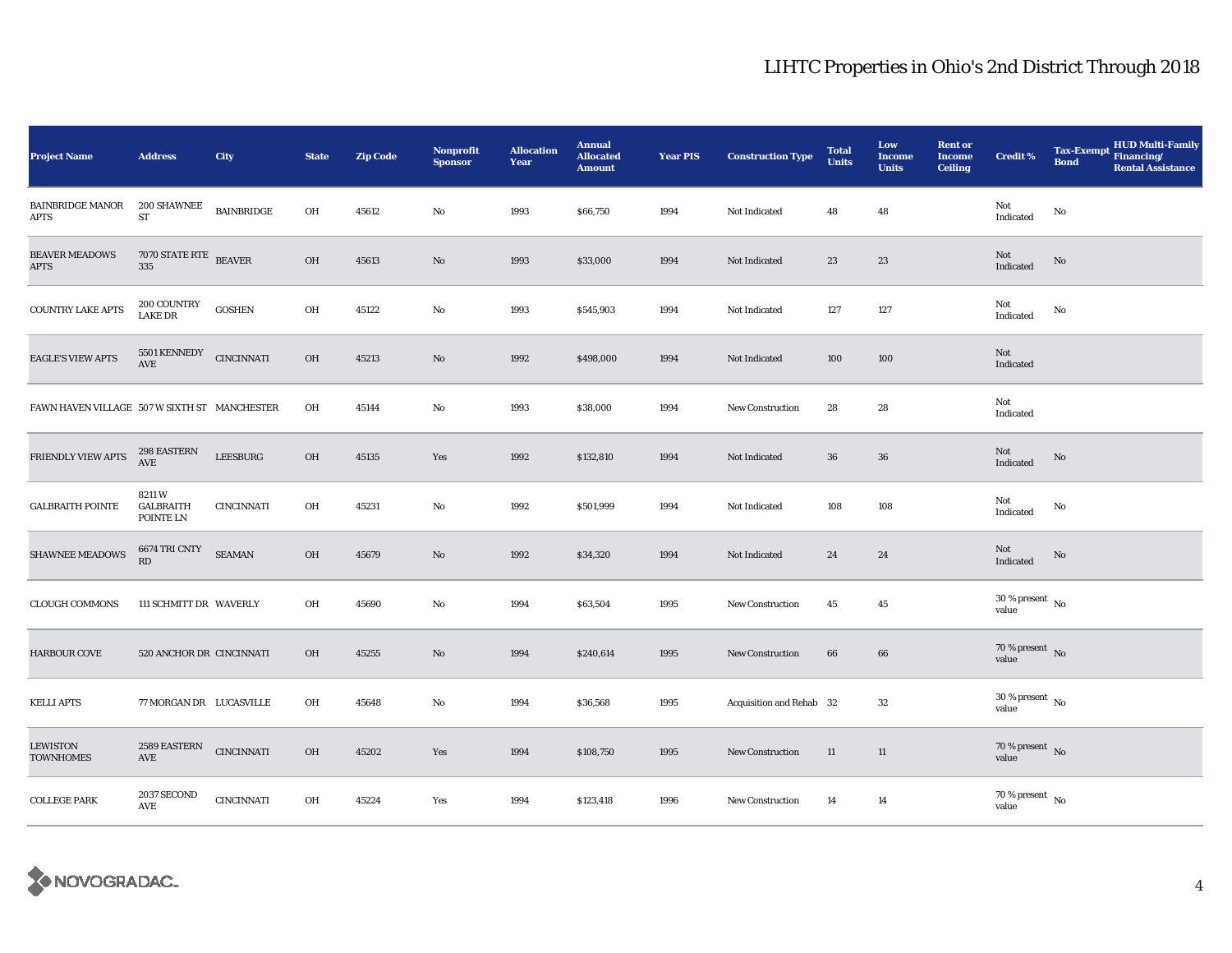| <b>Project Name</b>                               | <b>Address</b>                              | City               | <b>State</b> | <b>Zip Code</b> | <b>Nonprofit</b><br><b>Sponsor</b> | <b>Allocation</b><br><b>Year</b> | <b>Annual</b><br><b>Allocated</b><br><b>Amount</b> | <b>Year PIS</b>      | <b>Construction Type</b> | <b>Total</b><br><b>Units</b> | Low<br><b>Income</b><br><b>Units</b> | <b>Rent or</b><br><b>Income</b><br><b>Ceiling</b> | <b>Credit %</b>                             | <b>Tax-Exempt</b><br><b>Bond</b> | HUD Multi-Family<br>Financing/<br><b>Rental Assistance</b> |
|---------------------------------------------------|---------------------------------------------|--------------------|--------------|-----------------|------------------------------------|----------------------------------|----------------------------------------------------|----------------------|--------------------------|------------------------------|--------------------------------------|---------------------------------------------------|---------------------------------------------|----------------------------------|------------------------------------------------------------|
| <b>RIVERBEND APTS</b>                             | 1890 VISTA CIR ABERDEEN                     |                    | OH           | 45101           | No                                 | 1995                             | \$42,414                                           | 1996                 | Acquisition and Rehab 50 |                              | 50                                   |                                                   | <b>Both 30%</b><br>and 70%<br>present value | No                               |                                                            |
| STONELICK WOODS<br>APTS                           | $100$ STONELICK BATAVIA WOODS DR            |                    | OH           | 45103           | No                                 | 1994                             | \$779,425                                          | 1996                 | <b>New Construction</b>  | 175                          | 175                                  |                                                   | 70 % present $\,$ No $\,$<br>value          |                                  |                                                            |
| <b>TIMBER CREEK</b>                               | $5400$ N TIMBER $$\tt MILFORD$$ CREEK DR    |                    | OH           | 45150           | No                                 | 1994                             | \$614,163                                          | 1996                 | <b>New Construction</b>  | 128                          | 128                                  |                                                   | <b>Both 30%</b><br>and 70%<br>present value | No                               |                                                            |
| VILLAGE SQUARE APTS 185 N MAIN ST PEEBLES         |                                             |                    | OH           | 45660           | No                                 | 1996                             | \$37,648                                           | 1997                 | Acquisition and Rehab 29 |                              | 29                                   |                                                   | $30\,\%$ present $\,$ No $\,$<br>value      |                                  |                                                            |
| <b>SCIOTO WOODS APTS</b>                          | 1957 WESTERN<br>AVE                         | <b>CHILLICOTHE</b> | OH           | 45601           | Yes                                | 1999                             | \$245,519                                          | 1998                 | <b>New Construction</b>  | 72                           | 72                                   | 60% AMGI                                          | 70 % present $\hbox{~No}$<br>value          |                                  |                                                            |
| RIPLEY SCHOOLHOUSE 200 N SECOND<br><b>APTS</b>    | ${\rm ST}$                                  | <b>RIPLEY</b>      | OH           | 45167           | Yes                                | 1999                             | \$93,402                                           | 1998                 | Acquisition and Rehab 19 |                              | 19                                   | 60% AMGI                                          | 70 % present $\hbox{~No}$<br>value          |                                  |                                                            |
| CRANBERRY MEADOWS 110 FIRST ST                    |                                             | <b>BEAVER</b>      | <b>OH</b>    | 45613           | Yes                                | 2000                             | \$150,846                                          | 1999                 | <b>New Construction</b>  | 32                           | $32\,$                               | 60% AMGI                                          | 70 % present $\,$ No $\,$<br>value          |                                  |                                                            |
| <b>MERCY FRANCISCAN</b><br><b>AT WINTON WOODS</b> | 10290 MILL RD CINCINNATI                    |                    | OH           | 45231           | Yes                                | 2001                             | \$371,694                                          | 2000                 | Acquisition and Rehab 73 |                              | 73                                   | 60% AMGI                                          | <b>Both 30%</b><br>and 70%<br>present value | No                               |                                                            |
| <b>HORIZON HOUSE</b>                              | 700 SECOND ST PORTSMOUTH                    |                    | OH           | 45662           | Yes                                | 2012                             | \$0                                                | 2011                 | Acquisition and Rehab 50 |                              | 50                                   | 60% AMGI                                          | 70 % present<br>value                       |                                  |                                                            |
| <b>ASHTON POINTE</b>                              | 1800 STONELICK $_{\rm BATAVIA}$<br>WOODS CT |                    | OH           | 45103           |                                    | Insufficient<br>Data             | $\$0$                                              | Insufficient<br>Data | Not Indicated            | 176                          | $\bf{0}$                             |                                                   | Not<br>Indicated                            |                                  |                                                            |
| <b>FAIR PARK APTS</b>                             | 133 MAPLE AVE SARDINIA                      |                    | <b>OH</b>    | 45171           |                                    | 2013                             | \$0                                                | Insufficient<br>Data | Not Indicated            | 76                           | $\boldsymbol{0}$                     |                                                   | Not<br>Indicated                            |                                  |                                                            |
| <b>MACARTHUR PARK</b><br>APTS                     | 664 PARK LN                                 | <b>LOVELAND</b>    | OH           | 45140           |                                    | Insufficient<br>Data             | $\$0$                                              | Insufficient<br>Data | Not Indicated            | 85                           | $\bf{0}$                             |                                                   | Not<br>Indicated                            |                                  |                                                            |
| <b>MARCLIFF COUNTRY</b><br><b>LAKE APTS</b>       | 1500 COUNTRY<br><b>LAKE CIR</b>             | <b>GOSHEN</b>      | OH           | 45122           |                                    | Insufficient<br>Data             | $\$0$                                              | Insufficient<br>Data | Not Indicated            | 128                          | $\bf{0}$                             |                                                   | Not<br>Indicated                            |                                  |                                                            |

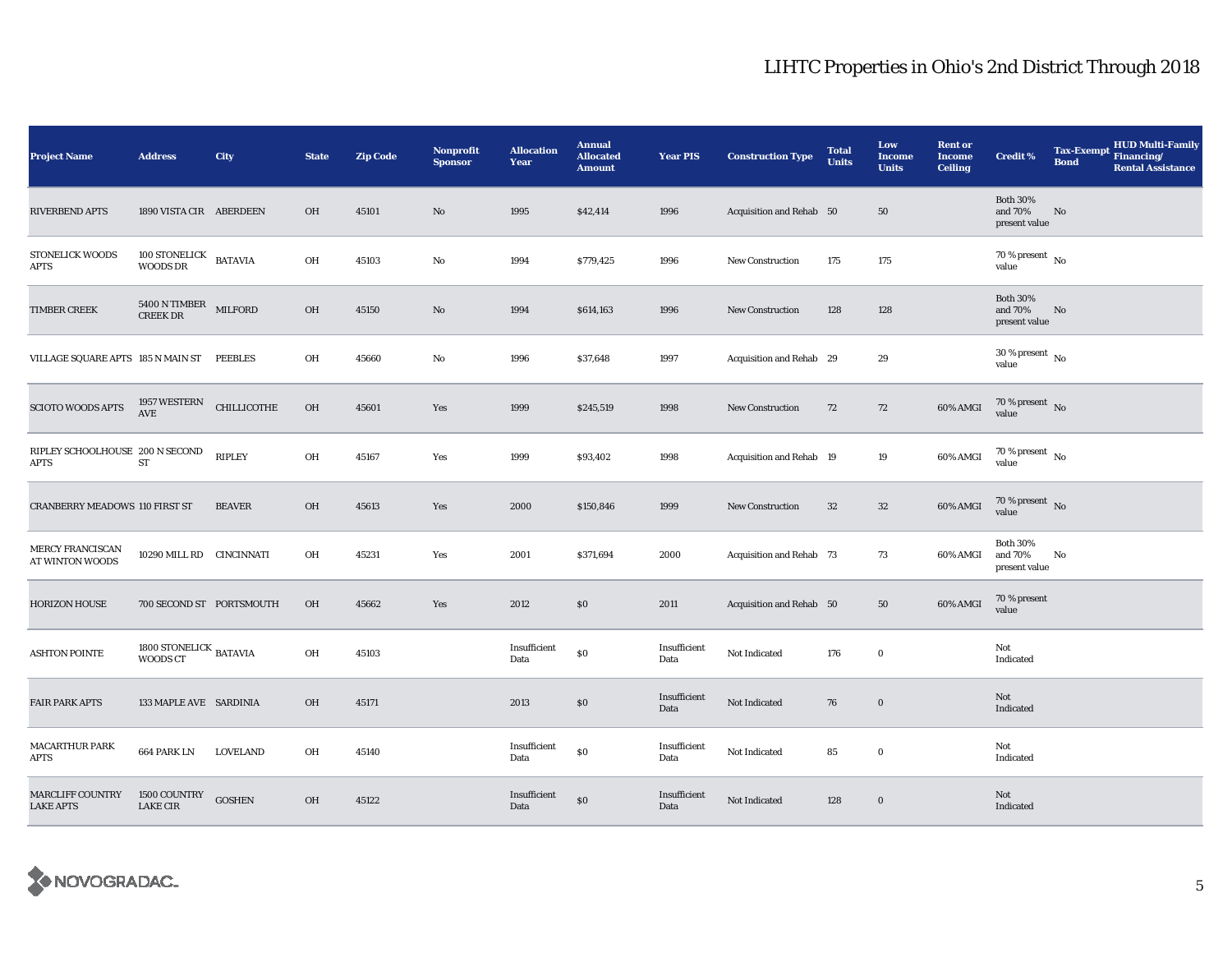| <b>Project Name</b>                            | <b>Address</b>                                           | City                       | <b>State</b> | <b>Zip Code</b> | Nonprofit<br><b>Sponsor</b> | <b>Allocation</b><br>Year | <b>Annual</b><br><b>Allocated</b><br><b>Amount</b> | <b>Year PIS</b>      | <b>Construction Type</b>  | <b>Total</b><br><b>Units</b> | Low<br><b>Income</b><br><b>Units</b> | <b>Rent or</b><br><b>Income</b><br><b>Ceiling</b> | Credit %                                    | <b>Bond</b> | <b>HUD Multi-Family</b><br>Tax-Exempt Financing/<br><b>Rental Assistance</b> |
|------------------------------------------------|----------------------------------------------------------|----------------------------|--------------|-----------------|-----------------------------|---------------------------|----------------------------------------------------|----------------------|---------------------------|------------------------------|--------------------------------------|---------------------------------------------------|---------------------------------------------|-------------|------------------------------------------------------------------------------|
| <b>RIVERBEND II APTS</b>                       | VISTA CIR                                                | <b>ABERDEEN</b>            | OH           |                 |                             | Insufficient<br>Data      | \$0                                                | Insufficient<br>Data | Not Indicated             | 39                           | $\bf{0}$                             |                                                   | Not<br>Indicated                            |             |                                                                              |
| THE RESERVE ON<br><b>SOUTH MARTIN</b>          | 7363 MARTIN ST MT HEALTHY                                |                            | <b>OH</b>    |                 |                             | Insufficient<br>Data      | \$0                                                | Insufficient<br>Data | Not Indicated             | $32\,$                       | $\mathbf 0$                          |                                                   | Not<br>Indicated                            |             |                                                                              |
| COUNTRY PLACE APTS I 41 SUNSET BLVD GEORGETOWN |                                                          |                            | OH           | 45121           | No                          | 1987                      | \$0                                                | 1987                 | <b>New Construction</b>   | 24                           | 24                                   |                                                   | 30 % present<br>value                       |             |                                                                              |
| WILLIAMSBURG<br><b>HOMES</b>                   |                                                          | 785 E MAIN ST WILLIAMSBURG | OH           | 45176           | No                          | 1987                      | \$0                                                | 1987                 | <b>New Construction</b>   | 32                           | $32\,$                               |                                                   | 70 % present<br>value                       |             |                                                                              |
| BRIDLE                                         | 8376 BRIDLE RD CINCINNATI                                |                            | OH           | 45244           | No                          | 1988                      | \$0                                                | 1988                 | <b>New Construction</b>   | $\mathbf{1}$                 | $\mathbf{1}$                         |                                                   | 70 % present<br>value                       |             |                                                                              |
| ST PAUL VILLAGE I                              | 5515 MADISON<br>RD                                       | <b>CINCINNATI</b>          | OH           | 45227           |                             | 2009                      | \$0                                                | 2011                 | Acquisition and Rehab 103 |                              | 103                                  |                                                   | 70 % present<br>value                       |             |                                                                              |
| <b>TIFFIN ESTATES</b>                          | $2125$ ANDERSON CHILLICOTHE STATION $\mathbb R\mathbb D$ |                            | OH           | 45601           | Yes                         | 2012                      | \$186,988                                          | 2011                 | Acquisition and Rehab 40  |                              | 40                                   |                                                   | $70\%$ present $\overline{N_0}$<br>value    |             |                                                                              |
| <b>ST PAUL VILLAGE II</b>                      | 5515 MADISON<br>RD                                       | <b>CINCINNATI</b>          | OH           | 45227           |                             | 2013                      | \$0                                                | 2012                 | Acquisition and Rehab 65  |                              | 65                                   | 60% AMGI                                          | <b>Both 30%</b><br>and 70%<br>present value |             |                                                                              |
| <b>DIMMITT WOODS</b>                           | <b>611 COLLEGE DR BATAVIA</b>                            |                            | OH           | 45103           |                             | 2011                      | \$0                                                | 2013                 | <b>New Construction</b>   | 40                           | $\bf{0}$                             |                                                   | Not<br>Indicated                            | Yes         |                                                                              |
| <b>TREEWOOD APTS</b>                           | 807 TREEWOOD HILLSBORO<br>${\rm DR}$                     |                            | OH           | 45133           | Yes                         | 2011                      | \$0                                                | 2013                 | Acquisition and Rehab 40  |                              | 40                                   |                                                   | <b>Both 30%</b><br>and 70%<br>present value |             |                                                                              |
| <b>OAKDALE ESTATES</b>                         | 310 RICE DR                                              | <b>WEST UNION</b>          | OH           | 45693           |                             | 2014                      | \$270,120                                          | 2014                 | Acquisition and Rehab 44  |                              | $\bf{0}$                             |                                                   | 30 % present $\,$ No $\,$<br>value          |             | Yes                                                                          |
| <b>ASHLEY GROVE</b><br>SENIOR RESIDENCE        | NORTH SIDE OF<br><b>GRIESHOP</b><br><b>STREET</b>        | <b>MOUNT ORAB</b>          | <b>OH</b>    | 45154           |                             | 2013                      | \$710,000                                          | 2015                 | <b>New Construction</b>   | 43                           | 43                                   |                                                   | <b>Both 30%</b><br>and 70%<br>present value | No          | Yes                                                                          |
| <b>FAIR PARK</b><br><b>APARTMENTS</b>          | 133 MAPLE<br><b>AVENUE</b>                               | <b>SARDINIA</b>            | OH           | 45171-7303      |                             | 2013                      | \$352,132                                          | 2015                 | Acquisition and Rehab 40  |                              | 40                                   |                                                   | <b>Both 30%</b><br>and 70%<br>present value | No          | No                                                                           |

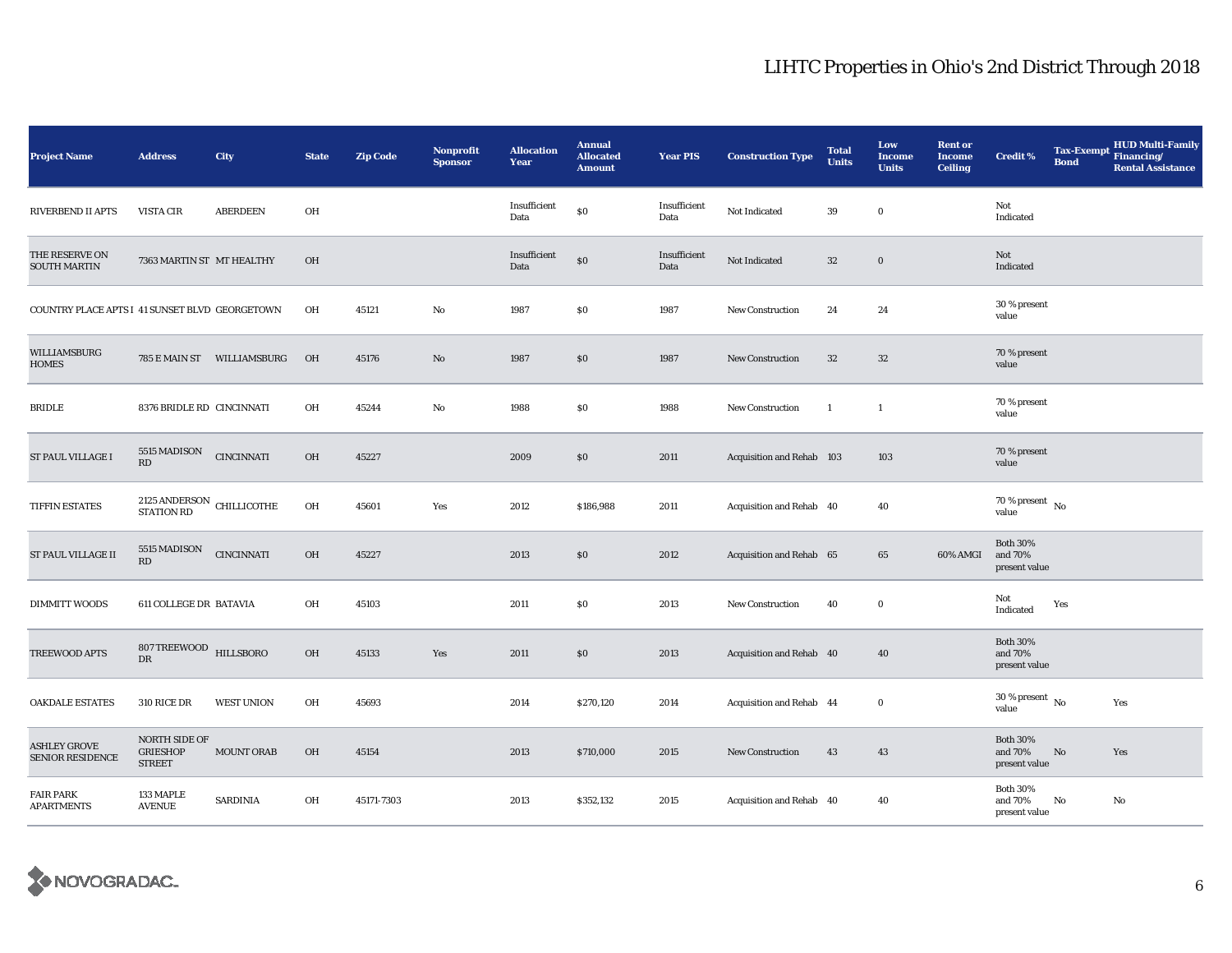| <b>Project Name</b>                              | <b>Address</b>                                       | City                              | <b>State</b> | <b>Zip Code</b> | <b>Nonprofit</b><br><b>Sponsor</b> | <b>Allocation</b><br>Year | <b>Annual</b><br><b>Allocated</b><br><b>Amount</b> | <b>Year PIS</b> | <b>Construction Type</b>  | <b>Total</b><br><b>Units</b> | Low<br><b>Income</b><br><b>Units</b> | <b>Rent or</b><br><b>Income</b><br><b>Ceiling</b> | <b>Credit %</b>                             | <b>Tax-Exempt</b><br><b>Bond</b> | <b>HUD Multi-Family</b><br>Financing/<br><b>Rental Assistance</b> |
|--------------------------------------------------|------------------------------------------------------|-----------------------------------|--------------|-----------------|------------------------------------|---------------------------|----------------------------------------------------|-----------------|---------------------------|------------------------------|--------------------------------------|---------------------------------------------------|---------------------------------------------|----------------------------------|-------------------------------------------------------------------|
| <b>LOVELAND STATION</b><br><b>SENIOR HOUSING</b> | 101 SOUTH<br>THIRD STREET                            | <b>LOVELAND</b>                   | OH           | 45140-2908      |                                    | 2013                      | \$786,565                                          | 2015            | <b>New Construction</b>   | 40                           | 40                                   |                                                   | <b>Both 30%</b><br>and 70%<br>present value | No                               | Yes                                                               |
| THOMASTON WOODS                                  | 1460<br><b>THOMASTON</b><br><b>DRIVE</b>             | <b>BATAVIA</b><br><b>TOWNSHIP</b> | OH           | 45102-3107      |                                    | 2014                      | \$286,616                                          | 2015            | Acquisition and Rehab 100 |                              | 100                                  |                                                   | <b>Both 30%</b><br>and 70%<br>present value | No                               | Yes                                                               |
| <b>CARY CROSSING</b>                             | 1411 COMPTON<br>ROAD                                 | MOUNT HEALTHY OH                  |              | 45231-3559      | No                                 | 2014                      | \$645,480                                          | 2016            | <b>New Construction</b>   | 36                           | 36                                   |                                                   | <b>Both 30%</b><br>and 70%<br>present value | No                               | Yes                                                               |
| <b>QUEEN ANNE ARMS</b><br>APTS                   | 1950 GOODMAN $\,$ CINCINNATI<br>$\operatorname{AVE}$ |                                   | OH           | 45239           | No                                 | 1988                      | \$0                                                | 1988            | Acquisition and Rehab 12  |                              | $5\phantom{.0}$                      |                                                   | 30 % present<br>value                       |                                  |                                                                   |
| <b>HILLSIDE FOREST</b>                           | 148 WIKLE DR WAVERLY                                 |                                   | OH           | 45690           | Yes                                | 1989                      | \$0                                                | 1989            | New Construction          | 40                           | 40                                   |                                                   | $30$ % present $\,$ No value                |                                  |                                                                   |
| HILLTOP SQUARE APTS                              | 215 ST<br>ANTHONYS LN                                | <b>WAVERLY</b>                    | OH           | 45690           | No                                 | 1989                      | \$0                                                | 1989            | <b>New Construction</b>   | 30                           | 30                                   |                                                   | $30$ % present $\,$ No $\,$<br>value        |                                  |                                                                   |
| <b>MEAD</b>                                      | 3726 MEAD AVE CINCINNATI                             |                                   | OH           | 45226           | No                                 | 1989                      | $\$0$                                              | 1989            | Acquisition and Rehab 4   |                              | $\overline{4}$                       |                                                   | <b>Both 30%</b><br>and 70%<br>present value | No                               |                                                                   |
| MIRABEAU TERRACE<br>APTS                         | <b>139 MIRABEAU</b><br><b>ST</b>                     | <b>GREENFIELD</b>                 | OH           | 45123           | No                                 | 1988                      | $\$0$                                              | 1989            | <b>New Construction</b>   | 10                           | 10                                   |                                                   | Not<br>Indicated                            |                                  |                                                                   |
| <b>ROSSELOT</b>                                  | 3672 US 50                                           | WILLIAMSBURG                      | OH           | 45176           | No                                 | 1989                      | \$0                                                | 1989            | Acquisition and Rehab 1   |                              | $\mathbf{1}$                         |                                                   | 70 % present $\,$ No $\,$<br>value          |                                  |                                                                   |
| <b>SCOTTWOOD</b><br><b>COMMONS II</b>            | 1030 WESTERN<br>RUN                                  | <b>MT ORAB</b>                    | OH           | 45154           | No                                 | 1989                      | $\$0$                                              | 1989            | <b>New Construction</b>   | 48                           | 48                                   |                                                   | $30$ % present $\,$ No $\,$<br>value        |                                  |                                                                   |
| THOMASTON WOODS                                  | 1460<br>THOMASTON DR AMELIA                          |                                   | OH           | 45102           | Yes                                | 1989                      | \$0                                                | 1989            | <b>New Construction</b>   | 100                          | 100                                  |                                                   | 70 % present $\bar{N}$ o<br>value           |                                  |                                                                   |
| WILLIAMSBURG<br><b>HOUSE</b>                     | 246 S<br><b>BROADWAY ST</b>                          | WILLIAMSBURG                      | OH           | 45176           | No                                 | 1989                      | $\$0$                                              | 1989            | Acquisition and Rehab 1   |                              | -1                                   |                                                   | $70$ % present $\,$ No $\,$<br>value        |                                  |                                                                   |
| <b>ISLAND VIEW APTS</b>                          | $302$ CEMETERY $$\tt MANCHESTER$$<br><b>ST</b>       |                                   | OH           | 45144           | No                                 | 1990                      | \$0\$                                              | 1990            | <b>New Construction</b>   | 16                           | 16                                   |                                                   | $30\,\%$ present $\,$ No value              |                                  |                                                                   |